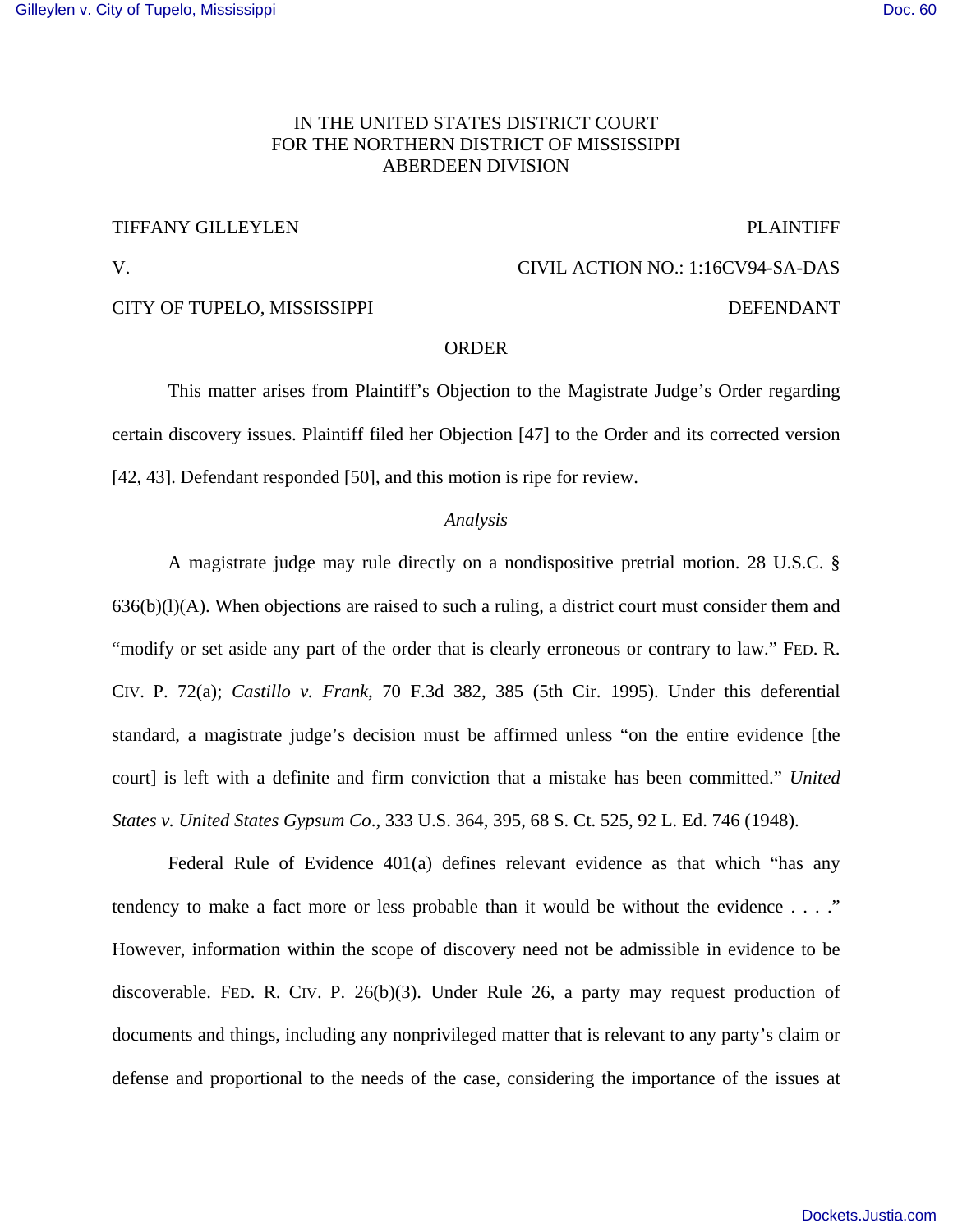stake in the action, the amount in controversy, the parties' relative access to relevant information, the parties' resources, the importance of the discovery in resolving the issues, and whether the burden or expense of the proposed discovery outweighs its likely benefit. *Id*. The Fifth Circuit has traditionally adhered to a broad and liberal treatment of the federal discovery rules. *United States v. Holley*, 942 F.2d 916, 924 (5th Cir. 1991) (citing *Hickman v. Taylor,* 329 U.S. 495, 501 67 S. Ct. 385, 388 91 L. Ed. 451 (1947)).

Furthermore, although plaintiff is not entitled to embark on a fishing expedition, "[d]iscovery is not to be denied because it relates to a claim or defense that is being challenged as insufficient." 8 Charles Alan Wright, *et al.*, *Federal Practice & Procedure* § 2008, at 137 (3d ed.) (2012).

### A. The "201 Files"

Plaintiff has been a police officer for the City of Tupelo for sixteen years. She complains that while working as an officer, she was wrongfully denied a promotion to sergeant multiple times. She alleges that although other similarly situated candidates were less qualified than she was, they were promoted to sergeant because they are white males. Purportedly, at least one of these successful candidates, Lee Miller, was promoted even though he committed serious disciplinary offenses. Plaintiff posits that no disciplinary action has ever been taken against her, making her more qualified for the position. Therefore, Plaintiff requested the production of Tupelo Police Department officer files maintained for Lee Miller and Clay Hassell, another successful candidate. These files, which contain personnel and disciplinary information, are generally known as the "201 files." Defendant counters that the panel considered only the performance by each applicant at their interview in the scoring, and did not consider the information within the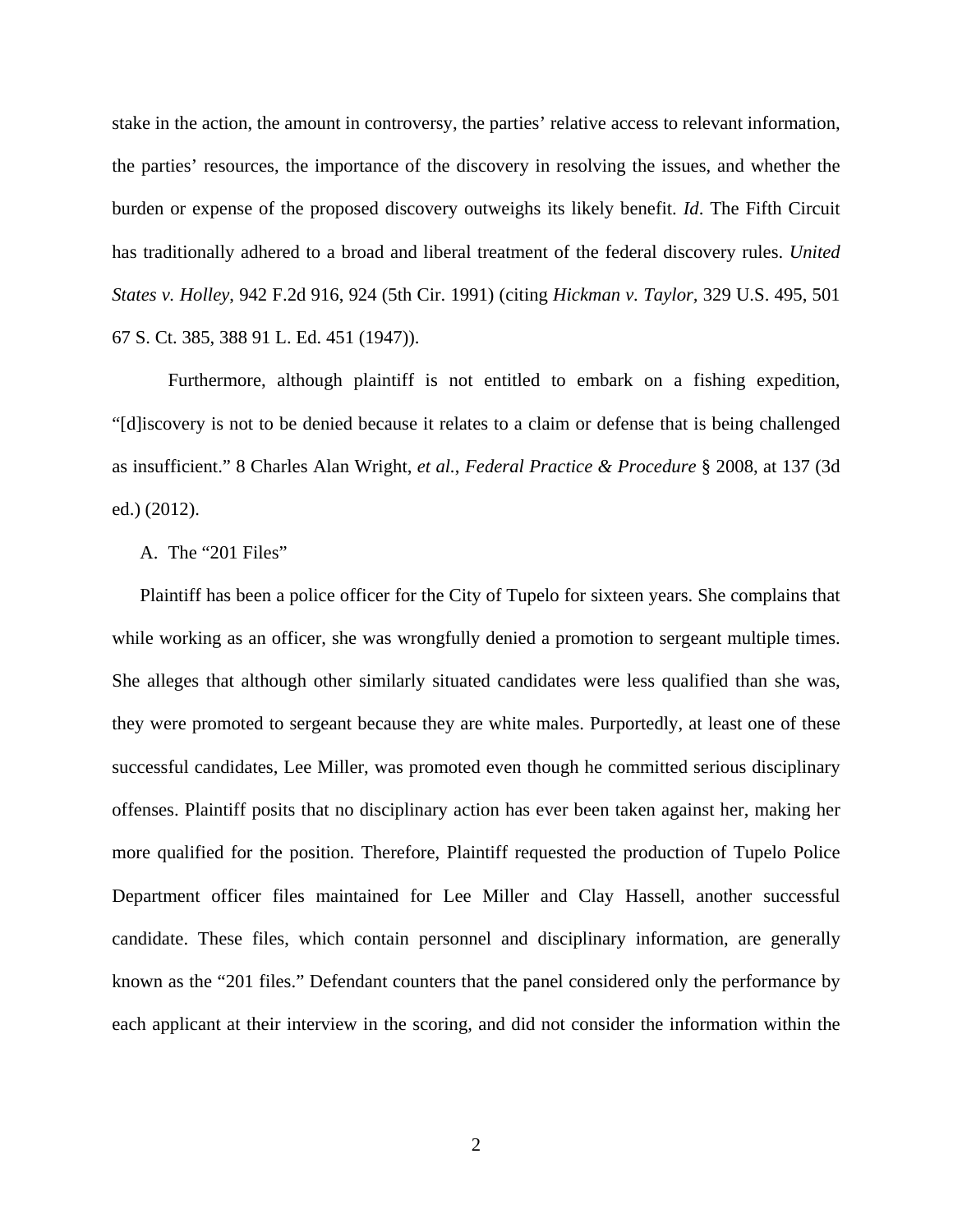files. However, deposition testimony showed that members of the interview panel sometimes took personal experiences with the officers they were interviewing into account when scoring.

The Magistrate Judge ruled that the evidence contained in Miller and Hassell's files is irrelevant, because Plaintiff had not shown a basis for their compulsion. According to the Magistrate Judge, "defense counsel was adamant that the interview panel was not presented with any of this information." The parties have now fully briefed their arguments in this matter, and the Court is more aware of Plaintiff's basis for seeking production of the "201 files." The evidence is arguably essential to Plaintiff's claim that the panel was discriminatory in making its choice, and that the Chief of Police merely gave cursory review of the panel's findings. Therefore, the Plaintiff's objection is sustained as to Requests for Production Numbers 14(a), 14(c), 14(d), 14(f), and 16.

## B. Statistical and Related Evidence

Plaintiff's Request for Production Number 14(b) sought interview sheets relating to the award of a Sergeant's position to Chamilla Brown. Plaintiff alleged that Brown is white, and that Brown had substantially fewer qualifications than another unsuccessful black applicant did, but that she received a promotion anyway. However, according to Brown's submitted affidavit, she is of Hispanic ethnicity. The Magistrate Judge found Plaintiff's allegation regarding Brown to be too tenuously connected to Plaintiff's cause to be considered relevant. The Plaintiff's problems lie with the interview panel and Chief who passed *her* over for those outside of the protected class. Anecdotes about other employees cannot establish that discrimination was a company's standard operating procedure unless those employees are similarly situated to the plaintiff. *Mooney v. Aramco Servs. Co*., 54 F.3d 1207, 1221 (5th Cir. 1995) (overruled on other grounds by *Desert Palace, Inc. v. Costa*, 539 U.S. 90, 123 S. Ct. 2148, 156 L. Ed. 2d 84 (2003)). Plaintiff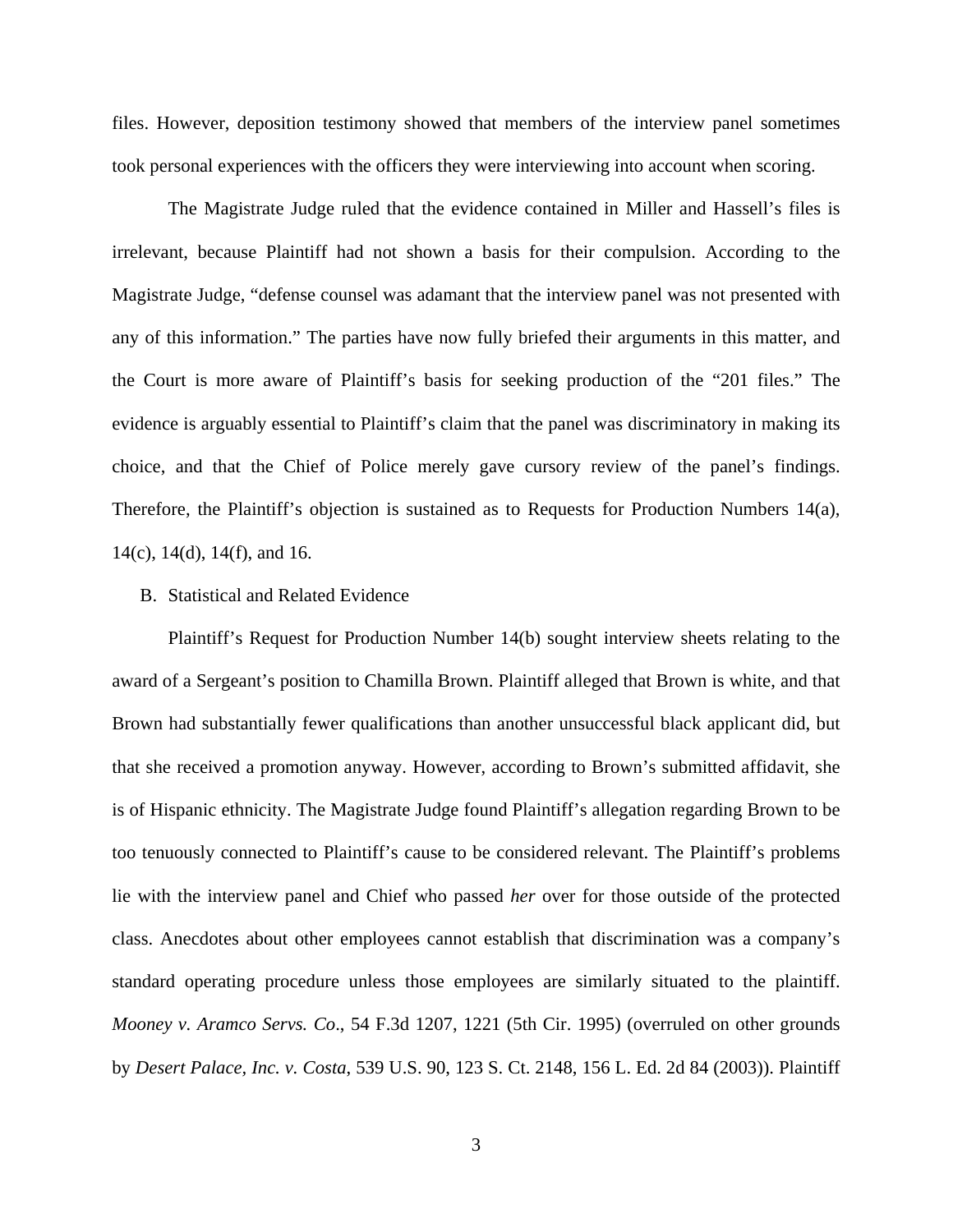has not presented argument that the unnamed candidate was similarly situated to Plaintiff. Furthermore, a magistrate judge's non-dispositive order may only be set aside if it "is clearly erroneous or is contrary to law." FED. R. CIV. P. 72(a); 28 U.S.C.  $\S$  636(b)(1)(A) (magistrate judge's nondispositive orders may be reconsidered only "where it has been shown that the magistrate judge's order is clearly erroneous or contrary to law"). Therefore, the Magistrate Judge's order stands, as Plaintiff has not shown it is clearly erroneous or contrary to law.

Finally, Plaintiff sought information regarding all applications for police officer positions since Bart Aguirre became Chief of Police, including those who were hired and those who were not. Specifically, Plaintiff hopes to examine applications submitted by African American applicants. Plaintiff wishes to compare African American hires to non-African American hires, on the theory that the statistical evidence will show that Defendant discriminates against African Americans "as a class." However, Plaintiff complains of specific instances of disparate treatment under Section 1981 in her Complaint, but she has not alleged race based disparate impact. *See National Ass'n of Gov't Employees v. City Pub. Serv. Bd.*, 40 F.3d 698, 714–15 (5th Cir. 1994) ("To prove a cause of action under section 1983 based on a violation of equal protection, Plaintiffs are required, as under section 1981, to demonstrate intentional discrimination; mere disparate impact will not suffice"). Additionally, this evidence would not tend to suggest that the four patrol lieutenants on her interview panel were discriminatory in failing to promote her, specifically, because they did not necessarily conduct interviews for other police officer positions. Therefore, Plaintiff's Objection is overruled regarding Requests for Production 14(b), 15, 18, and 17.